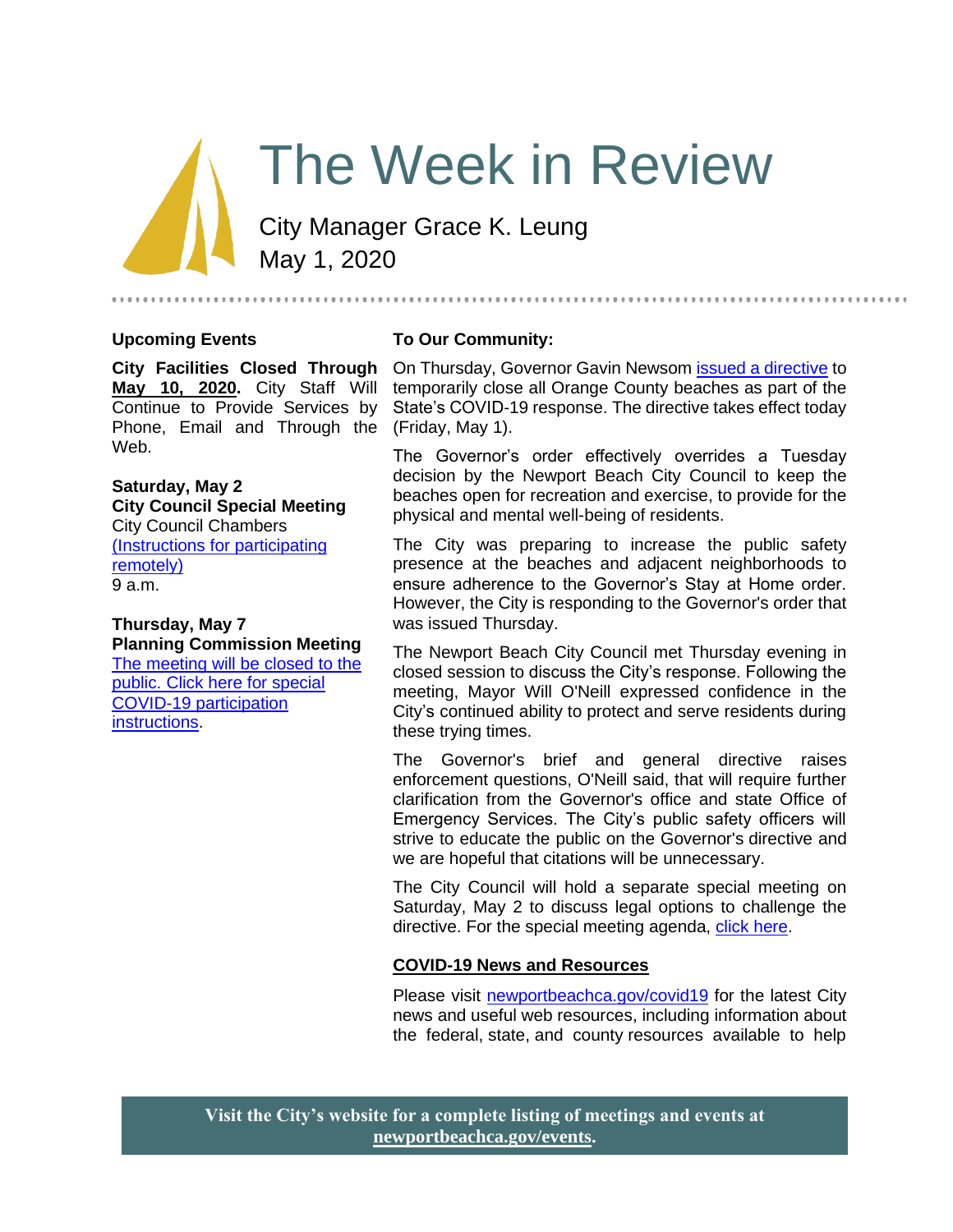[small businesses](https://www.newportbeachca.gov/government/departments/city-manager/economic-development/small-business-support) and [workers](https://www.newportbeachca.gov/government/departments/city-manager/economic-development/support-for-employees) that have been financially impacted by the COVID-19 (coronavirus) crisis. We also have a [page of free resources](https://www.newportbeachca.gov/government/departments/city-manager/economic-development/small-business-support/business-employee-resources) available through the Newport Beach Public Library and local organizations like SCORE, including online learning and business databases.

Visit the [Orange County Health Care Agency's COVID-19](https://www.ochealthinfo.com/phs/about/epidasmt/epi/dip/prevention/novel_coronavirus) web page for countywide information, including the number of local cases. You can also follow the City on **Facebook**, [Twitter](https://twitter.com/newportbeachgov) and [Instagram,](https://www.instagram.com/cityofnewportbeach/) and look for alerts from our City staff on [Nextdoor.](https://nextdoor.com/agency/city-of-newport-beach/?i=ltdytbjdbdkntfqttgcm)

#### **How many COVID-19 cases are there in Newport Beach?**

The County of Orange posts reported COVID-19 cases by city at [http://www.ochealthinfo.com/novelcoronavirus.](http://www.ochealthinfo.com/novelcoronavirus) The number as of May 1, 2020 is 98 cases in Newport Beach out of 2,537 cases total in Orange County. The County has informed cities that this information reflects the place of residence for those who have tested positive, not necessarily where the transmission occurred. Also, the data does not reflect all COVID-19 transmissions in a given community. Those who are asymptomatic and have mild cases may not be tested, and are therefore not reflected in the data. Regardless of the case count in any particular city, it is important for all residents to practice social distancing as directed by the Governor and the Orange County Health Officer. Doing so will help to reduce the spread of infection, ease the burden on our hospital and healthcare system, and protect those most vulnerable in our county.

#### **OC COVID-19 Screening and Testing Network**

The Orange County Heath Care Agency has released a list of FDA-approved testing sites for County residents who are showing symptoms of COVID-19.

Please visit the County's web site [at this link](https://occovid19.ochealthinfo.com/covid-19-testing-and-screening) for a list of approved testing locations.

#### **Areas that Are Closed or Have Limited Access**

Under the Governor's order issued Thursday, all beaches in Newport Beach are closed.

Beach parking lots will remain closed, as well as the piers, the Oceanfront Boardwalk on the Balboa Peninsula, the Balboa Island Bayfront Walkway, and the Wedge beach area. Outdoor recreation facilities will also remain closed, including tennis, basketball and pickleball courts, playground equipment, and soccer and baseball fields.

Under Gov. Gavin Newsom's "stay at home" directive, residents are to stay at home except for work at essential businesses, short trips to essential businesses such as the grocery store or pharmacy, and exercising within their neighborhood or close to home under social distancing guidelines.

In Corona del Mar, the City has closed off the typically congested grassy areas along Ocean Boulevard, including Inspiration Point and Lookout Point. The Goldenrod footbridge is also closed as its narrow walkway makes social distancing difficult. The Buck Gully trail is closed.

Back Bay Drive also remains closed to vehicular traffic, providing more room for recreational users to maintain at least six feet of separation from others.

City parks remain open, with the exception of West Jetty Park. Park amenities are closed, however, including playgrounds, fitness equipment, fields (baseball, soccer, multi-use), all courts (basketball, tennis, pickleball, handball and volleyball) and the dog park.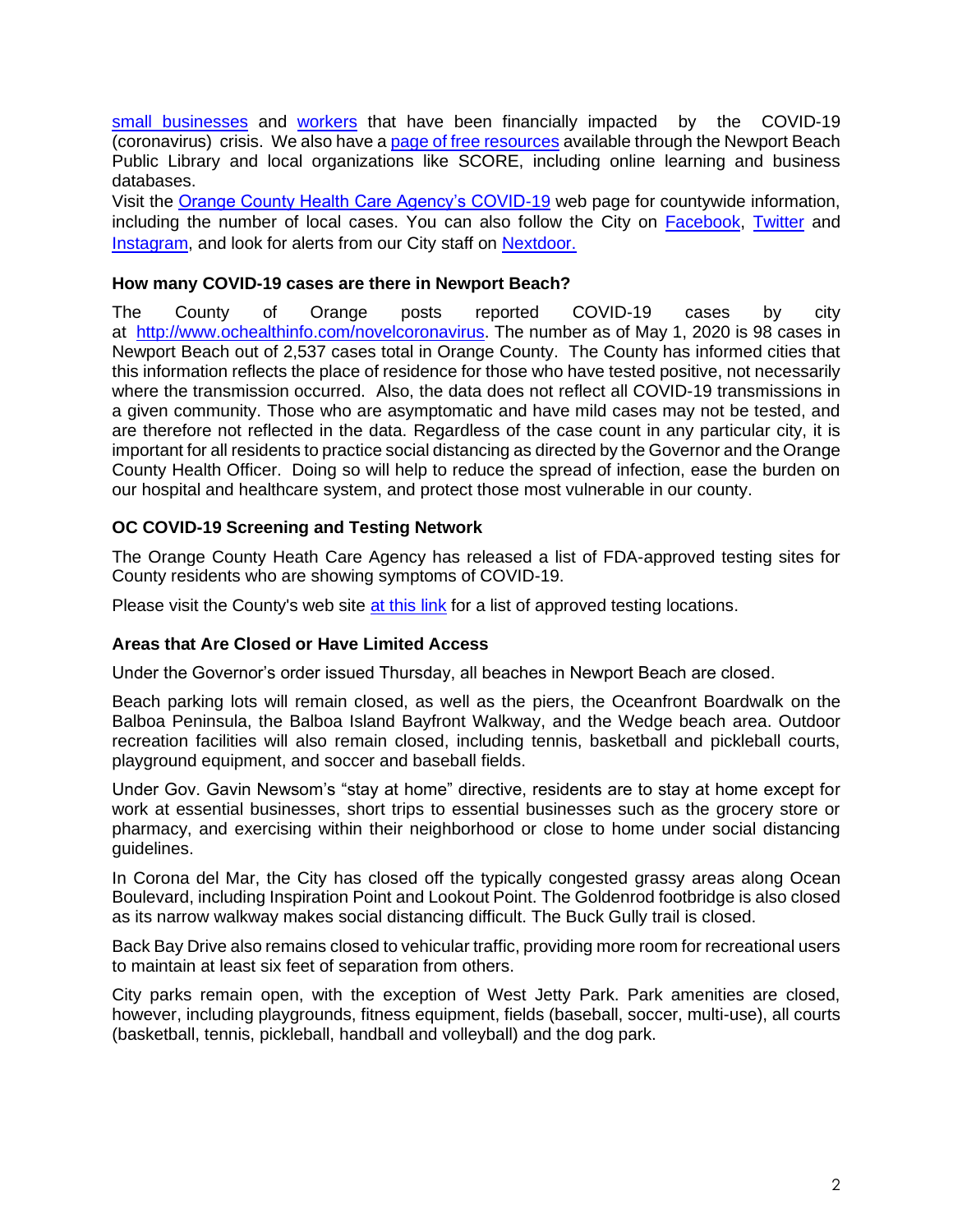## **Outdoor Warning System Tested**

City contractors conducted a test of Newport Beach's new outdoor warning system between noon and 1 p.m. on Friday, May 1. The volumes will be adjusted as further tests are conducted. The City will be testing the system once a month, on the first Friday of the month, around noon.

#### **CDD First Quarter Report (January – March 2020)**

The Community Development Department First Quarter Activity Report is now available at [www.newportbeachca.gov/cdd.](http://www.newportbeachca.gov/cdd) The report compiles operational statistics to illustrate the volume of business activity that the Department handles on a quarterly basis. The first quarter of 2020 started in high gear after the holiday break. The Building Division was busy reviewing all the projects that were submitted prior to the Building Standard Codes that became effective on January 1, 2020. In early March, as activity decreased due to the Covid-19 closure, CDD staff worked out logistics on how to safely maintain development services for the community. Staff deployed a [Project Submittal Instructional website](https://newportbeachca.gov/government/departments/community-development/online-submittal-alternatives) to provide alternatives to the public to submit projects online, or through a "bin" drop-off and pick-up system for applications and plans.

For building inspections, staff took advantage of smartphone video technology to conduct interior inspections. Code Enforcement experienced a 10 percent uptick in new cases and 3 percent increase in inspections while maintaining their response time service levels. Both the Planning Division and the System and Administrative Division were also temporarily affected by the closure in early March, as most planning applications require a public hearing for approval. Planning and Administrative staff worked with the City's Information Technology division to accommodate virtual meetings for the Planning Commission and Zoning Administrator. Lastly during the closure, administrative staff has maintained its customer services levels by being attentive to phone calls and providing important information on the City's website.

#### **Mayor Sends Letter to HCD**

On April 24, 2020, Mayor O'Neill sent a letter to the new Director, Gustavo Velasquez, of the California Department of Housing and Community Development (HCD) with an amended request for assistance to extend the deadline for the upcoming  $6<sup>th</sup>$  Cycle Housing Element. The Housing Element deadline set for October 2021 was already anticipated to be a challenging target given the extraordinary Regional Housing Need Assessment (RHNA) allocation of 4,832 units the City is set to receive and required to plan for. Under normal circumstances, these updates require significant leg work, public outreach, community involvement, and dozens of community meetings. In addition, preparation of costly and time-consuming environmental documentation is required. As a result of the recent Covd-19 pandemic, cities will have a much more difficult time preparing a Housing Element prior to the deadline. Throughout the State, cities have shut their city halls to the public, furloughed employees while facing substantial budget crisis, and have had to revise their approach to public outreach. Despite these new challenges, cities cannot afford to ignore the Housing Element deadline due to the significant new financial consequences of up to \$600,000 per month for noncompliance. A copy of the letter and other City of Newport Beach correspondence related to the City's housing efforts are accessible online at: [www.newportbeachca.gov/housingactionplan](http://www.newportbeachca.gov/housingactionplan)

## **Treasury Report Update**

The March 2020 Treasury Report is available on the City's website at: [www.newportbeachca.gov/treasury.](http://www.newportbeachca.gov/treasury)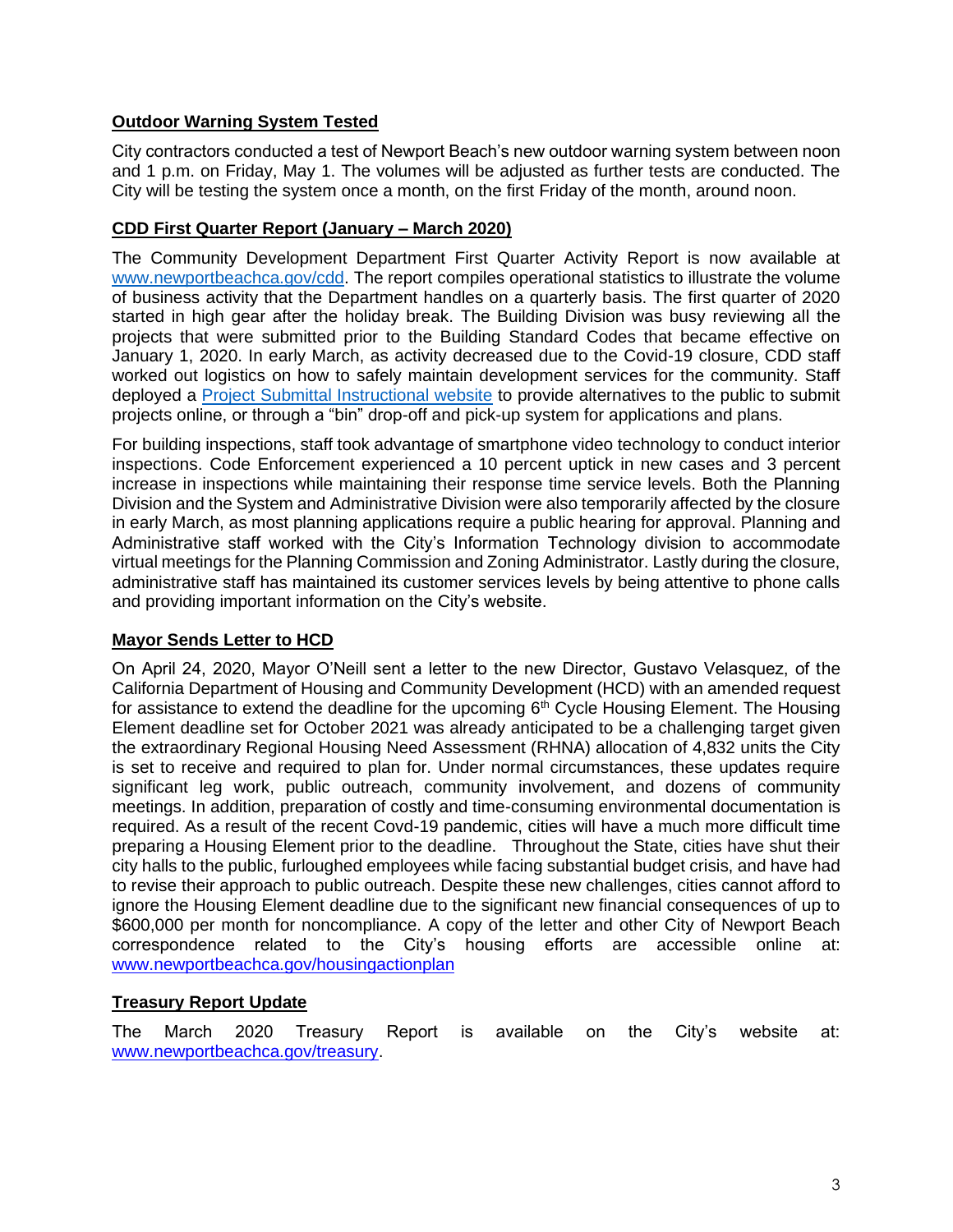As of March, the City's portfolio totaled just over \$300 million, from all sources. Roughly \$55 million of this portfolio was highly liquid, meaning it was available for cash flows associated with day-to-day operations and cash funding of major construction expenditures.

The short-term portfolio (\$230 million) had a weighted average effective maturity of 1.95 years. The trailing twelve months' total return was 4.80%. Our benchmark for the same period, the BAML 1-3 Year Treasury index, returned 5.42%. The income yield on the portfolio, a better measure of income derived from the portfolio, was 2.21%.

## **Homelessness Update**

Addressing homelessness continues to be a priority in the City's ongoing COVID-19 (coronavirus) response. City Net, the City's contracted social services provider, continues to assist people experiencing homelessness. Their outreach efforts, coordinated with the City and County's resources, provide housing, health care and other opportunities. City Net case managers practice proper social distancing and take protective measures to protect the health of the community. The City's Homeless Liaison Officer and the Homeless Coordinator continue to interact with those experiencing homelessness in Newport Beach. Staff distributes personal protective equipment during street outreach and helps people find shelter and healthcare through the City Net case managers. Regardless of housing status, everyone is encouraged to practice social distancing, ensure proper hygiene, and avoid congregating.

#### Success Stories:

Last week, the City Net case managers connected several people experiencing homelessness to appropriate social services agencies in Orange County, including:

- Assisting several people at the Newport Transportation Center and the Balboa Pier area apply for a State-issued Electronic Benefit Transfer (EBT) card. The EBT system is used in California for the delivery, redemption, and reconciliation of issued public assistance benefits, such as CalFresh, CalWORKs, and other food and cash aid benefits. The program, established in 2004, provides up to \$125 a person a month to purchase food.
- Collaborating with Volunteers of America to help an at-risk Veteran client who was previously at the Newport Transportation Center into a motel where they are now healthy and safe. Established in 1896, the Volunteers of America is a faith-based nonprofit that provides affordable housing for low-income people.
- Completing three new Vulnerability Intake assessments (VI-SPDAT) at the Newport Pier with a woman and a couple seeking shelter. City Net utilizes the Vulnerability Index intake assessment to screen clients on a number of factors to determine proper placement in the County's Continuum of Care system. Some factors include age, health issues, and length of time being unsheltered.
- Providing hygiene kits, food packs, clothes and supportive services for clients

The City Net hotline number is (714) 451-6198. Those who call the hotline may leave a detailed voicemail message for themselves or others in need and City Net staff will respond within 48 hours. If immediate assistance is needed, people are advised to call the County's Crisis Prevention Hotline at (877) 7-CRISIS or (877) 727-4747.

#### **Citywide Facility Painting Project**

The Public Works and Recreation Departments took advantage of the City closure to refresh the paint in some of the more heavily used recreation facilities. Painting was performed under an oncall contract at the Community Youth Center, Victor Jorgensen Center, and Marina Park.